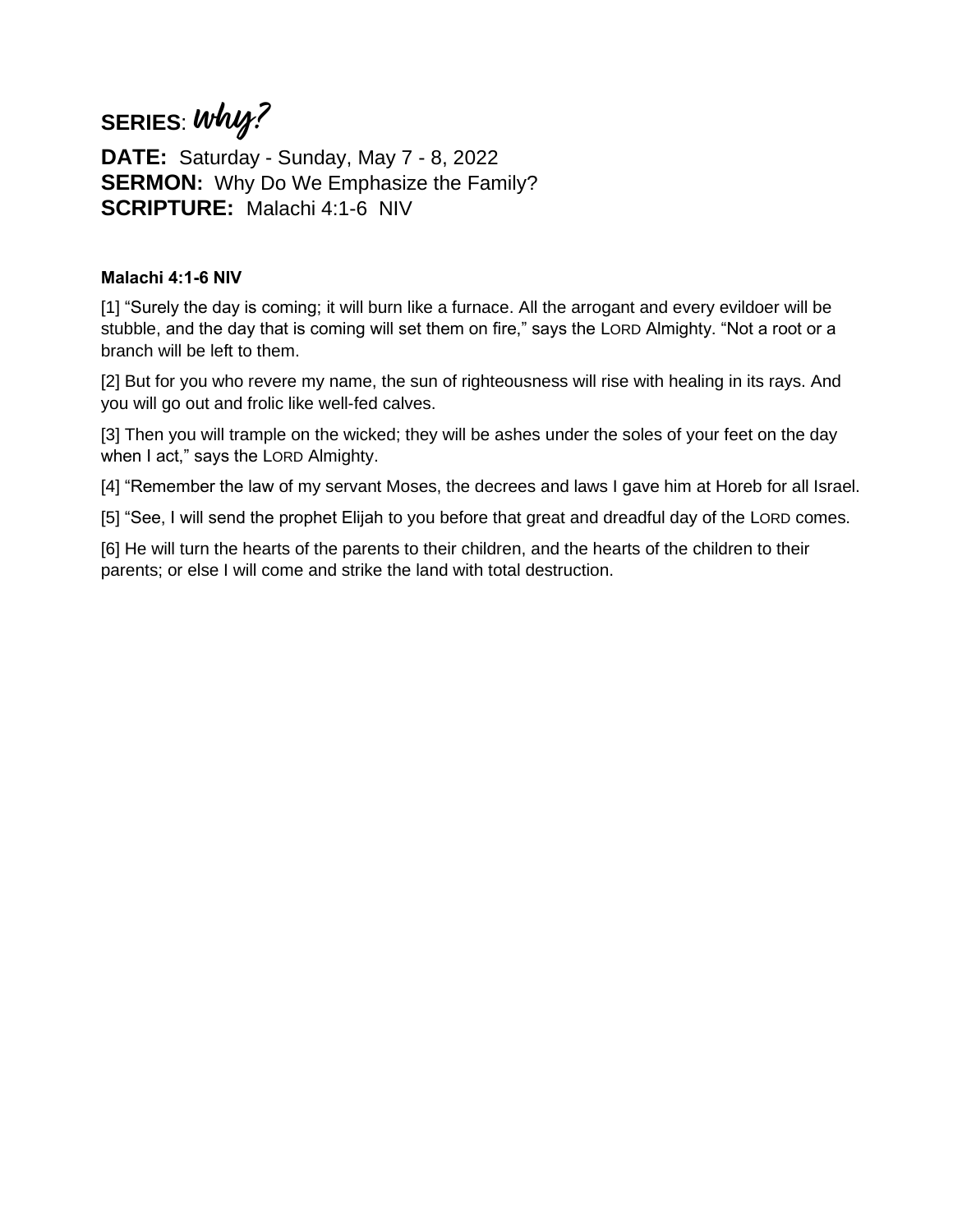# **SERIES**: **why?**

**DATE:** Saturday - Sunday, May 7 - 8, 2022 **SERMON:** Why Do We Emphasize the Family? **SCRIPTURE:** Malachi 4:1-6 NIV

## *Why do I emphasize the family?*

**1. The family is God's** \_\_\_\_\_\_\_\_\_\_\_\_\_\_\_\_\_\_\_\_\_\_\_ **for society.**

- **\_\_\_\_\_\_\_\_** families make \_\_\_\_\_\_\_\_\_\_\_\_ societies.
- *Genesis chapters 1-11*
- **2. The family is God's source for** \_\_\_\_\_\_\_\_\_\_\_\_\_\_\_ **and** \_\_\_\_\_\_\_\_\_\_\_\_\_\_\_\_\_ **one another.**
	- The family \_\_\_\_\_\_\_\_\_\_\_\_\_\_\_\_\_\_ who God is.
	- The family \_\_\_\_\_\_\_\_\_\_\_\_\_\_\_\_\_\_\_us of God's deep love.
		- o Everyone \_\_\_\_\_\_\_\_\_\_\_\_\_\_\_
		- $\circ$  We all \_\_\_\_\_\_\_\_\_\_\_\_\_\_\_\_ we really do!
	- God desires \_\_\_\_\_\_\_\_\_\_\_\_\_\_\_ children.
		- o *Malachi 4:6 He will turn the hearts of the parents to their children, and the hearts of the children to their parents; or else I will come and strike the land with total destruction.*

### **3. Our families** \_\_\_\_\_\_\_\_\_\_\_\_\_\_\_\_\_**.**

- *"But don't you know?"*
- We must be  $\qquad \qquad$  with  $\qquad \qquad$ .
- A life of  $\frac{1}{2}$  is a life of  $\frac{1}{2}$ .
- The family \_\_\_\_\_\_\_\_\_\_\_\_\_\_\_\_\_\_ everything.